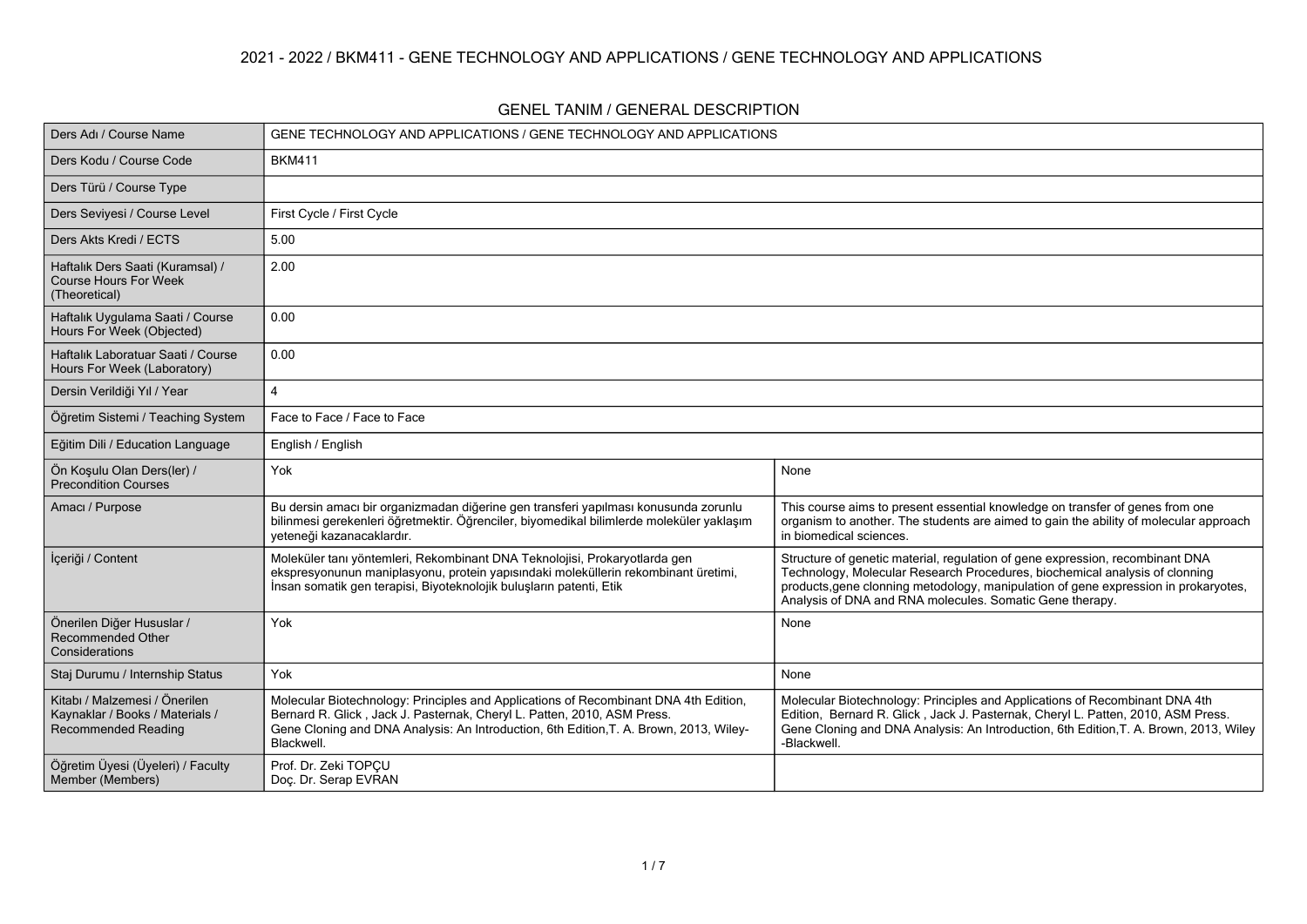## **ÖĞRENME ÇIKTILARI / LEARNING OUTCOMES**

|             | Rekombinant DNA teknolojisi ile ilgili kavramları becerisi                                                                          | Comprehension of basic topic of recombinant DNA technology.                                                                                           |
|-------------|-------------------------------------------------------------------------------------------------------------------------------------|-------------------------------------------------------------------------------------------------------------------------------------------------------|
| $\sim$<br>▵ | Moleküler biyoteknolojide etik ve ticari olarak kuramsal yetkinliğin sağlanması                                                     | Knowledge about basic ethics rules of molecular biology.                                                                                              |
|             | Gen teknolojilerinde araştırma amaçlı altyapı kazanma, multidisipliner strateji geliştirme kabiliyeti<br>kazanma                    | They can develop new research project about gene technology                                                                                           |
|             | Hayat boyu öğrenmenin önemini benimseyerek, bilim, teknoloji ve güncel konular hakkında<br>gelişmeleri izleyerek kendini geliştirme | Self improvement through following up innovations in science, technology and current issues with<br>awareness of the importance of lifelong learning, |
|             | Mesleki ve etik sorumluluk bilincine sahip olabilme,                                                                                | Have awareness of professional and ethical responsibility,                                                                                            |

**HAFTALIK DERS İÇERİĞİ / DETAILED COURSE OUTLINE**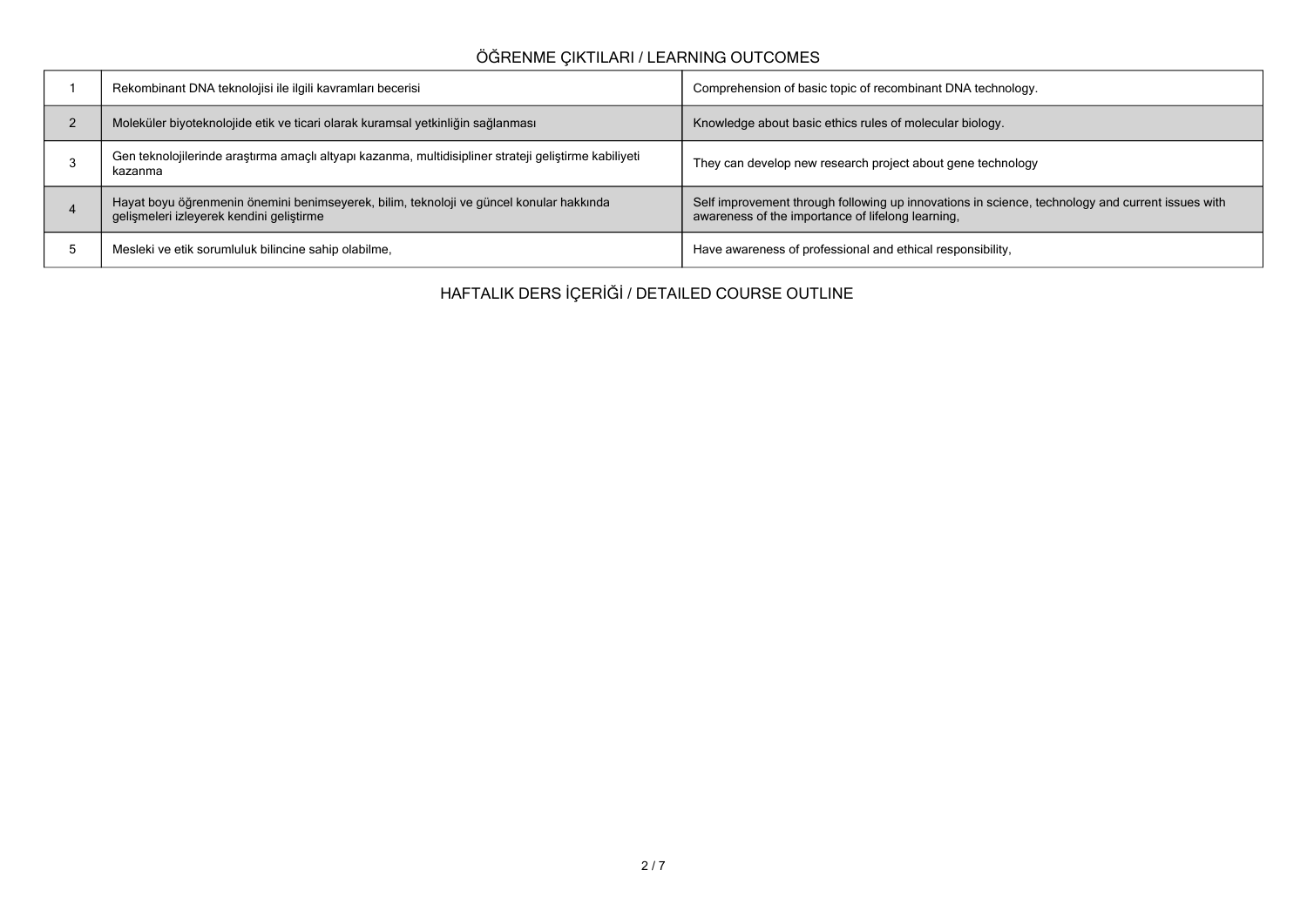| Hafta / Week   |                                             |          |     |                                                                       |                           |  |  |  |
|----------------|---------------------------------------------|----------|-----|-----------------------------------------------------------------------|---------------------------|--|--|--|
|                | Teorik Dersler / Theoretical                | Uygulama | Lab | Öğretim Yöntem ve<br>Teknikleri/Teaching Methods                      | Ön Hazırlık / Preliminary |  |  |  |
|                |                                             |          |     | Techniques                                                            |                           |  |  |  |
| $\mathbf{1}$   | Rekombinant DNA Teknolojisine Giriş         |          |     |                                                                       |                           |  |  |  |
|                | Recombinant DNA technology                  |          |     |                                                                       |                           |  |  |  |
|                | Teorik Dersler / Theoretical                | Uygulama | Lab | Öğretim Yöntem ve<br>Teknikleri/Teaching Methods<br>Techniques        | Ön Hazırlık / Preliminary |  |  |  |
| $\overline{2}$ | Ligasyon ve Transformasyon                  |          |     |                                                                       |                           |  |  |  |
|                | Ligation and transformation                 |          |     |                                                                       |                           |  |  |  |
| 3              | Teorik Dersler / Theoretical                | Uygulama | Lab | Öğretim Yöntem ve<br>Teknikleri/Teaching Methods<br>Techniques        | Ön Hazırlık / Preliminary |  |  |  |
|                | Transfeksiyon ve Transformantların Seçimi   |          |     |                                                                       |                           |  |  |  |
|                | Election of transformant                    |          |     |                                                                       |                           |  |  |  |
|                | <b>Teorik Dersler / Theoretical</b>         | Uygulama | Lab | Öğretim Yöntem ve<br>Teknikleri/Teaching Methods<br><b>Techniques</b> | Ön Hazırlık / Preliminary |  |  |  |
| $\overline{4}$ | DNA Moleküllerinin Radyoaktif İşaretlenmesi |          |     |                                                                       |                           |  |  |  |
|                | Plotting of DNA                             |          |     |                                                                       |                           |  |  |  |
|                | Teorik Dersler / Theoretical                | Uygulama | Lab | Öğretim Yöntem ve<br>Teknikleri/Teaching Methods<br>Techniques        | Ön Hazırlık / Preliminary |  |  |  |
| 5              | Genomik ve cDNA kütüphaneleri               |          |     |                                                                       |                           |  |  |  |
|                | Genomic and cDNA libraries,                 |          |     |                                                                       |                           |  |  |  |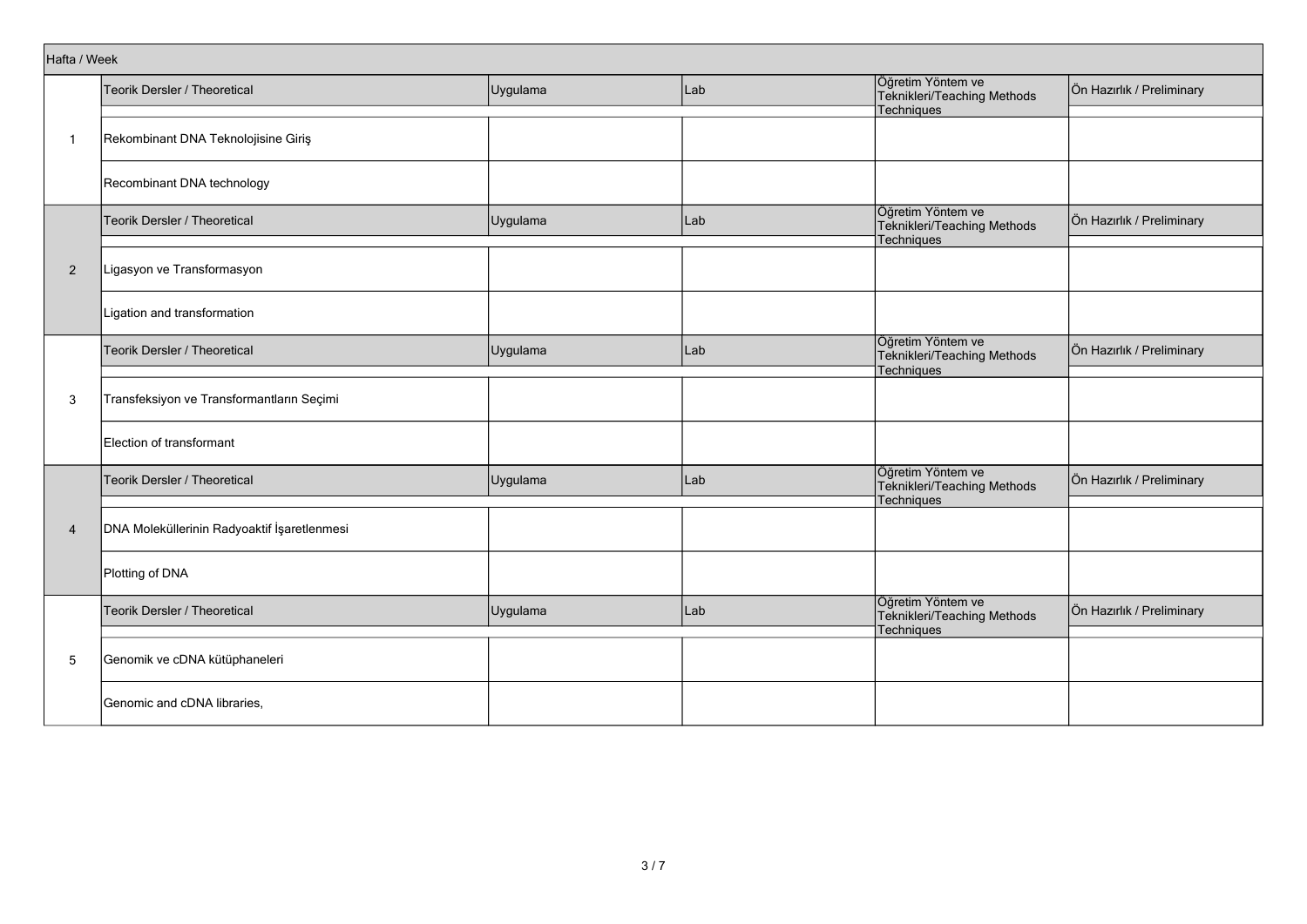|                | Teorik Dersler / Theoretical                                  | Uygulama | Lab | Öğretim Yöntem ve<br>Teknikleri/Teaching Methods<br>Techniques | Ön Hazırlık / Preliminary |  |  |  |
|----------------|---------------------------------------------------------------|----------|-----|----------------------------------------------------------------|---------------------------|--|--|--|
| $\,6\,$        | Moleküler araştırma yöntemleri: PCR                           |          |     |                                                                |                           |  |  |  |
|                | <b>PCR</b>                                                    |          |     |                                                                |                           |  |  |  |
|                | Teorik Dersler / Theoretical                                  | Uygulama | Lab | Öğretim Yöntem ve<br>Teknikleri/Teaching Methods<br>Techniques | Ön Hazırlık / Preliminary |  |  |  |
| $\overline{7}$ | Moleküler araştırma yöntemleri: Blot teknikleri               |          |     |                                                                |                           |  |  |  |
|                | Technic of blotting                                           |          |     |                                                                |                           |  |  |  |
|                | Teorik Dersler / Theoretical                                  | Uygulama | Lab | Öğretim Yöntem ve<br>Teknikleri/Teaching Methods<br>Techniques | Ön Hazırlık / Preliminary |  |  |  |
| 8              | Arasınav                                                      |          |     |                                                                |                           |  |  |  |
|                | Midterm exam                                                  |          |     |                                                                |                           |  |  |  |
|                | Teorik Dersler / Theoretical                                  | Uygulama | Lab | Öğretim Yöntem ve<br>Teknikleri/Teaching Methods<br>Techniques | Ön Hazırlık / Preliminary |  |  |  |
| 9              | Rekombinant DNA teknolojisinde verimliliği artırma yöntemleri |          |     |                                                                |                           |  |  |  |
|                | Methods of recombinant DNA technology                         |          |     |                                                                |                           |  |  |  |
|                | Teorik Dersler / Theoretical                                  | Uygulama | Lab | Öğretim Yöntem ve<br>Teknikleri/Teaching Methods<br>Techniques | Ön Hazırlık / Preliminary |  |  |  |
| 10             | Rekombinant DNA teknolojisinde verimliliği artırma yöntemleri |          |     |                                                                |                           |  |  |  |
|                | Methods of recombinant DNA technology                         |          |     |                                                                |                           |  |  |  |
|                | Teorik Dersler / Theoretical                                  | Uygulama | Lab | Öğretim Yöntem ve<br>Teknikleri/Teaching Methods<br>Techniques | Ön Hazırlık / Preliminary |  |  |  |
| 11             | Immunolojik diagnostik prosedürleri                           |          |     |                                                                |                           |  |  |  |
|                | Methods of immunologic diagnostics                            |          |     |                                                                |                           |  |  |  |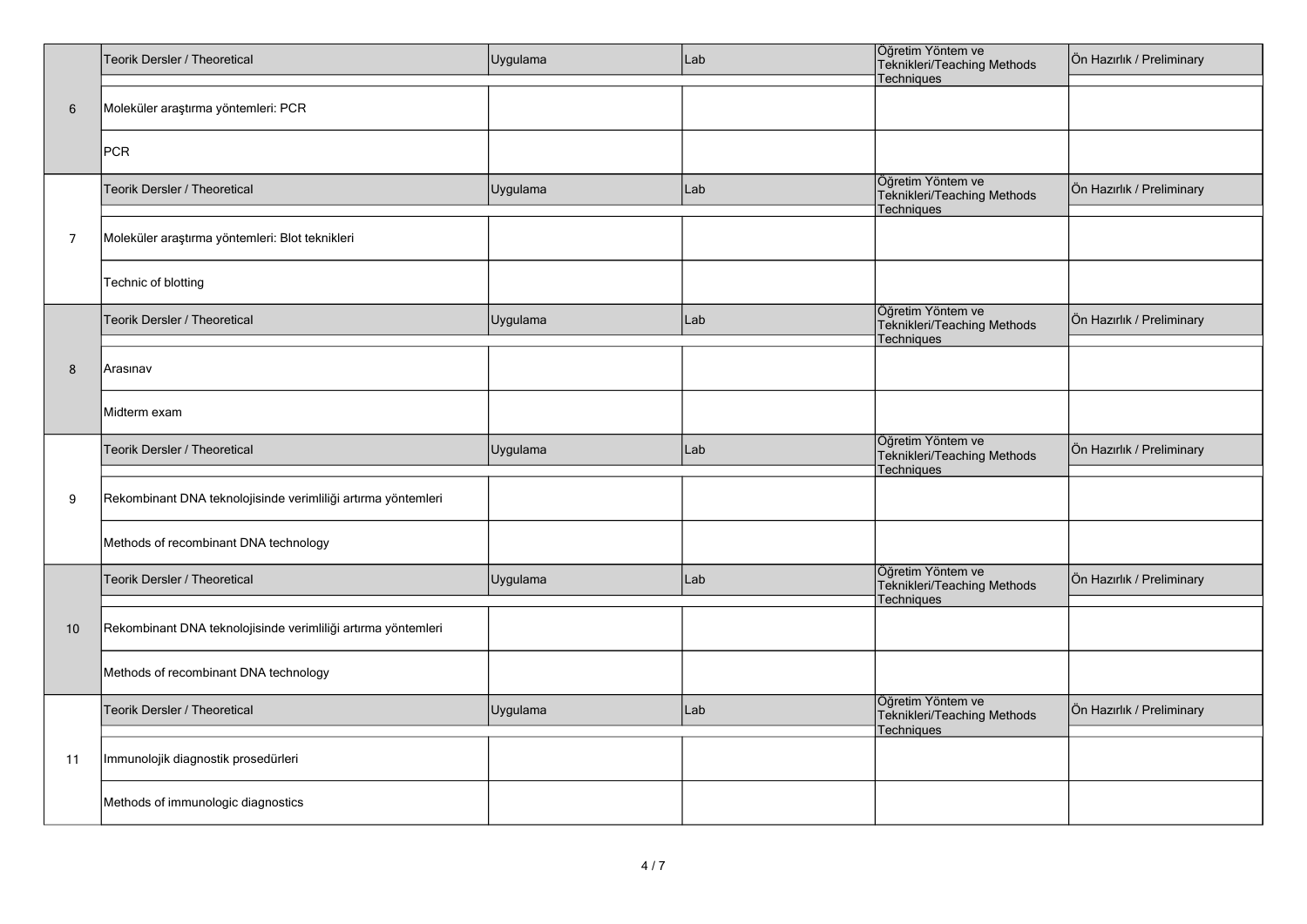|    | Teorik Dersler / Theoretical                                   | Uygulama | Lab | Öğretim Yöntem ve<br>Teknikleri/Teaching Methods               | Ön Hazırlık / Preliminary |
|----|----------------------------------------------------------------|----------|-----|----------------------------------------------------------------|---------------------------|
| 12 | Rekombinant protein ekspresyon sistemleri                      |          |     | Techniques                                                     |                           |
|    | Recombinant protein expression systems                         |          |     |                                                                |                           |
|    | Teorik Dersler / Theoretical                                   | Uygulama | Lab | Öğretim Yöntem ve<br>Teknikleri/Teaching Methods               | Ön Hazırlık / Preliminary |
|    |                                                                |          |     | Techniques                                                     |                           |
| 13 | Hücre içi ve dışında gen terapisi, antisens terapi             |          |     |                                                                |                           |
|    | Antisense gene terapy                                          |          |     |                                                                |                           |
| 14 | Teorik Dersler / Theoretical                                   | Uygulama | Lab | Öğretim Yöntem ve<br>Teknikleri/Teaching Methods<br>Techniques | Ön Hazırlık / Preliminary |
|    | Terapötik Protein Mühendisliği                                 |          |     |                                                                |                           |
|    | Therapeutic Protein Engineering                                |          |     |                                                                |                           |
|    | Teorik Dersler / Theoretical                                   | Uygulama | Lab | Öğretim Yöntem ve<br>Teknikleri/Teaching Methods<br>Techniques | Ön Hazırlık / Preliminary |
| 15 | Insan genom projesinin beklenen katkıları ve omik teknolojiler |          |     |                                                                |                           |
|    | Human genom project and omics technologies                     |          |     |                                                                |                           |
| 16 | Teorik Dersler / Theoretical                                   | Uygulama | Lab | Öğretim Yöntem ve<br>Teknikleri/Teaching Methods<br>Techniques | Ön Hazırlık / Preliminary |
|    | Final sinavi                                                   |          |     |                                                                |                           |
|    | lFinal exam                                                    |          |     |                                                                |                           |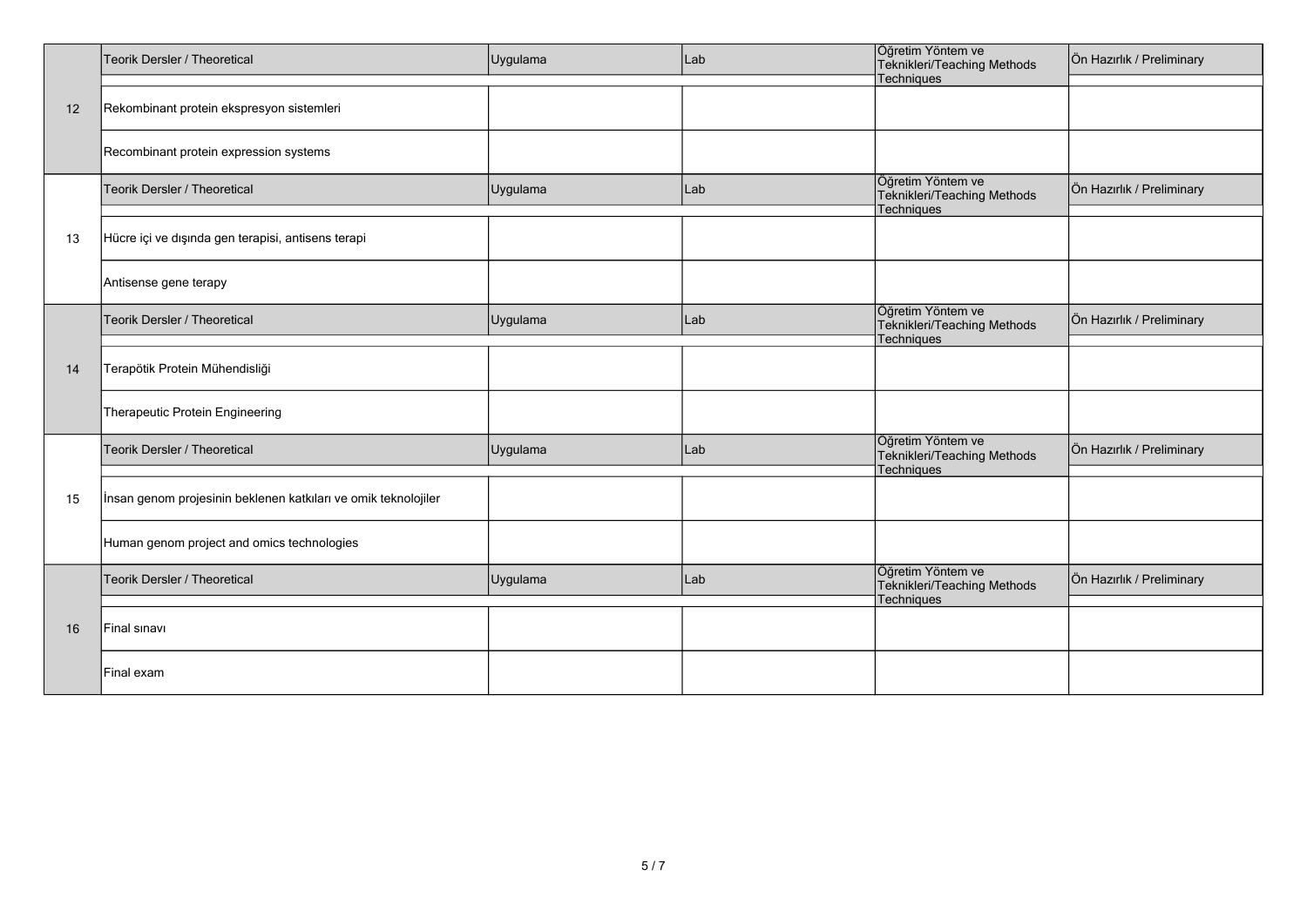### **DEĞERLENDİRME / EVALUATION**

| Yarıyıl (Yıl) İçi Etkinlikleri / Term (or Year) Learning Activities |  | Katkı Yüzdesi /<br>Percentage of<br>Contribution (%) |
|---------------------------------------------------------------------|--|------------------------------------------------------|
| Ara Sinav / Midterm Examination                                     |  | 100                                                  |
| Toplam / Total:                                                     |  | 100                                                  |
| Başarı Notuna Katkı Yüzdesi / Contribution to Success Grade(%):     |  | 40                                                   |

| Sayı /<br>Number                                                | Katkı Yüzdesi /<br>Percentage of<br>Contribution (%) |  |  |  |
|-----------------------------------------------------------------|------------------------------------------------------|--|--|--|
|                                                                 | 100                                                  |  |  |  |
|                                                                 | 100                                                  |  |  |  |
| Başarı Notuna Katkı Yüzdesi / Contribution to Success Grade(%): |                                                      |  |  |  |
|                                                                 |                                                      |  |  |  |

| Etkinliklerinin Başarı Notuna Katkı Yüzdesi(%) Toplamı / Total Percentage of Contribution (%) to Success Grade: |  |  |  |
|-----------------------------------------------------------------------------------------------------------------|--|--|--|
| Değerlendirme Tipi / Evaluation Type:                                                                           |  |  |  |

# **İŞ YÜKÜ / WORKLOADS**

| Etkinlikler / Workloads                                                      | Sayı /<br>Number | Süresi<br>(Saat) /<br>Duration<br>(Hours) | Toplam İş Yükü<br>(Saat) / Total<br>Work Load<br>(Hour) |
|------------------------------------------------------------------------------|------------------|-------------------------------------------|---------------------------------------------------------|
| Ara Sinav / Midterm Examination                                              |                  | 2.00                                      | 2.00                                                    |
| Final Sınavı / Final Examination                                             |                  | 2.00                                      | 2.00                                                    |
| Derse Katılım / Attending Lectures                                           | 14               | 2.00                                      | 28.00                                                   |
| Makale Yazma / Writing Paper                                                 | 6                | 6.00                                      | 36.00                                                   |
| Ara Sınav İçin Bireysel Çalışma / Individual Study for Mid term Examination  |                  | 20.00                                     | 20.00                                                   |
| Final Sınavı içiin Bireysel Çalışma / Individual Study for Final Examination |                  | 10.00                                     | 10.00                                                   |
| Okuma / Reading                                                              | 8                | 5.00                                      | 40.00                                                   |
| Toplam / Total:                                                              | 32               | 47.00                                     | 138.00                                                  |